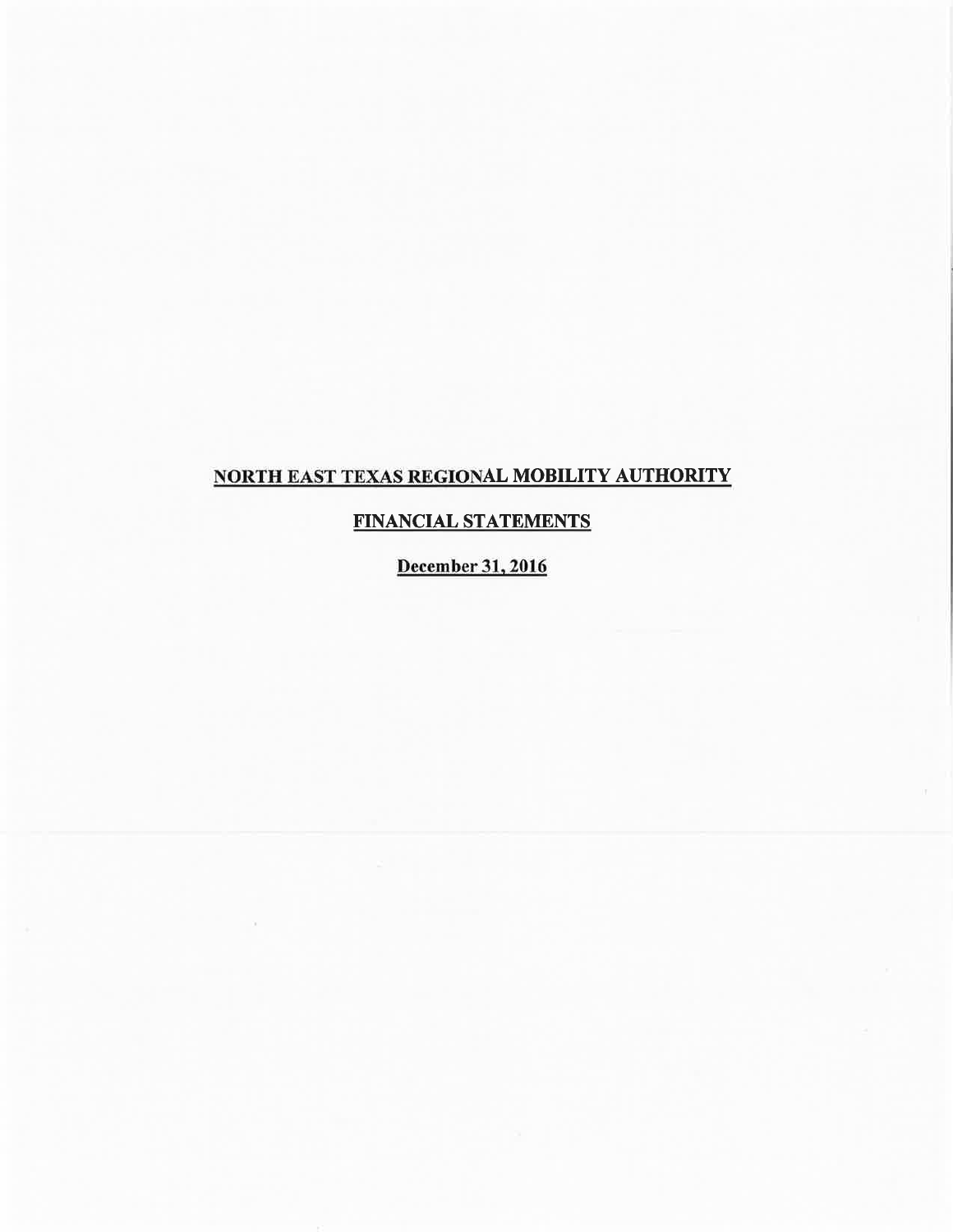

TOM J. FITZGERALD CERTIFIED PUBIIC ACCOUNTANT

3650 OLD BULLARD ROAD . STE. 330 **TYLER, TEXAS 75701** (903) 561-1148

### ACCOUNTANT'S COMPILATION REPORT

February 3, 2017

Board of Directors North East Texas Regional Mobility Authority

Management is responsible for the accompanying financial statements of the North Ëast Texas Regional Mobility Authority (the Authority), which comprise the statement of net assets as of December 31,2016 and the related statement of revenues, expenses and change in net assets for the three months ended December 31, 2016 and 2015 and cash flows for the three months ended December 31, 2016 in accordance with accounting principles generally accepted in the United States of America. I have performed the compilation engagement in accordance with the Statements on Standards for Accounting and Review Services promulgated by the Accounting and Review Services Committee of the AICPA. I did not audit or review the financial statements nor was I required to perform any procedures to verify the accuracy or completeness of the information provided by management. Accordingly, I do not express an opinion, nor provide any assurance on the financial statements.

Management has elected to omit substantially all the disclosures ordinarily included in the financial statements prepared in accordance with accounting principles generally accepted in the United States of America. If the omitted disclosures were included in the financial statements, they might influence the user's conclusions about the Authority's assets, liabilities, net assets, revenues, expenses, and change in net assets and cash flows. Accordingly, the financial statements are not designed for those who are not informed about such matters.

The accompanying information in Schedule I is presented for the purpose of additional analysis and is not a required part of the financial statements. The information is the representation of management and was subject to the compilation engagement, however, I have not audited or reviewed the information and accordingly, do not express and opinion, a conclusion, nor provide any assurance on such information.

I am not independent with respect to the North East Texas Regional Mobility Authority

gerald, Co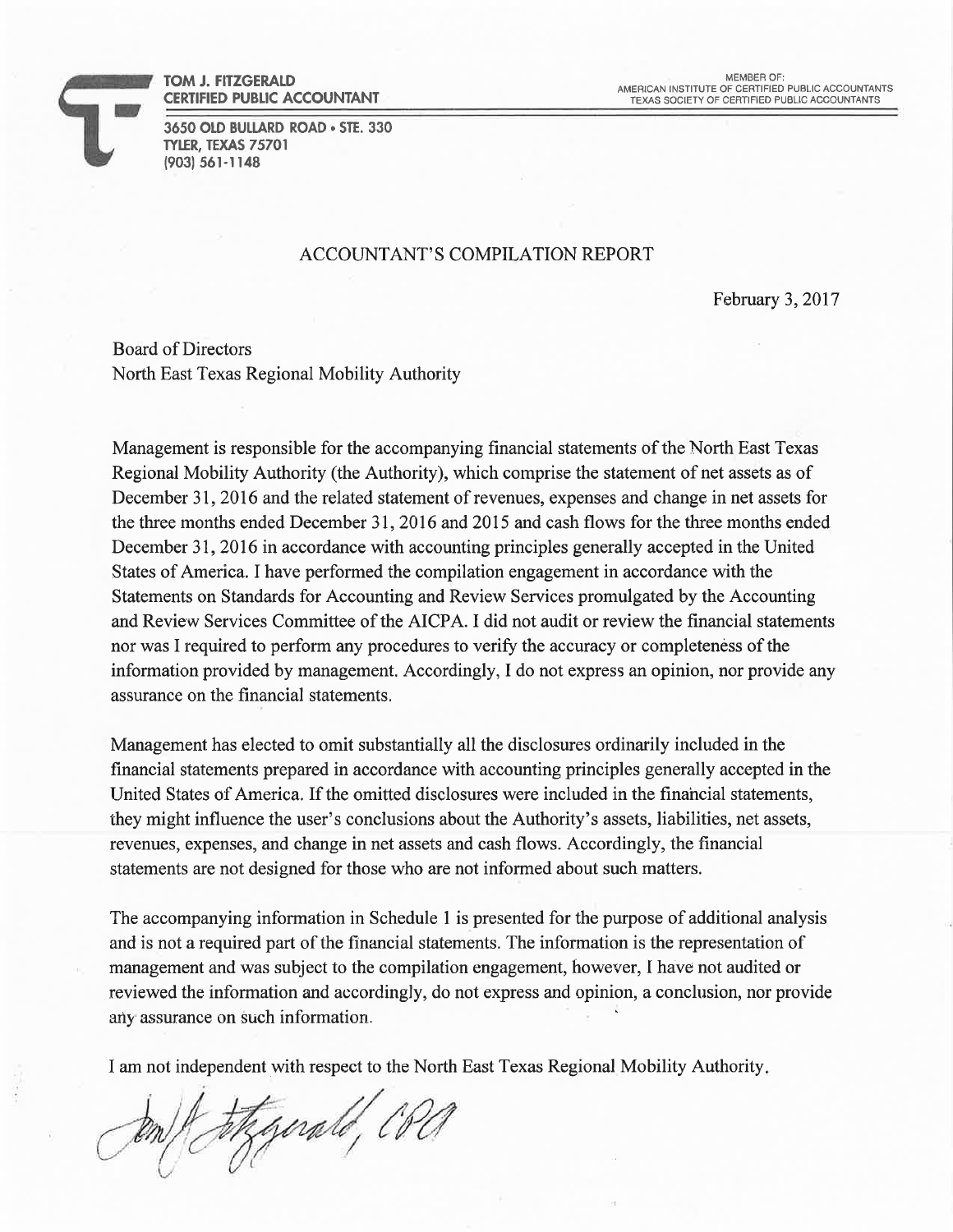## North East Texas Regional Mobility Authority Statement of Net Assets December 31, 2016

#### Assets

| \$<br>382,698<br>Cash (Restricted \$239,369)<br>Cash - Toll Revenue & Operating Funds (restricted \$7,534,750)<br>22,955,567<br>Cash - Construction Fund (restricted)<br>5,901,683<br>Construction Fund Investments (at cost) (restricted)<br>79,496,504<br>Toll Revenue and Fees Receivable<br>5,630,232<br>Prepaid Expenses and Other<br>36,734<br>\$<br>Total<br>114,403,418<br><b>Noncurrent Assets:</b><br>Cash- Debt Service Reserve Funds (restricted)<br>23,207,791<br>Capital Assets:<br>Toll 49 - Right of Way<br>39,798,777<br>Toll 49 - Bridges<br>64,191,695<br>126,943,753<br>Toll 49 - Highway<br>Toll 49 - Gantries and other<br>12,060,181<br>40,117,791<br><b>Construction in Progress</b><br>Website and Office Equipment<br>101,636<br>(18, 568, 789)<br><b>Accumulated Depreciation</b><br><b>Total</b><br>264,645,044<br>\$<br>402,256,253<br><b>Total Assets</b><br><b>Liabilities and Net Assets</b><br><b>Current Liabilities:</b><br>\$<br><b>Accounts Payable - Operations</b><br>1,045,267<br>Accounts Payable - Construction in Progress<br>2,644,138<br>Accounts Payable - Other<br>52,109<br><b>Accrued Interest Payable</b><br>4,911,563<br>Rusk County Funds - Loop 571<br>239,369<br>8,892,446<br>Total<br>Senior Lien Bonds Payable<br>124,735,000<br>Subordinated Lien Bonds Payable<br>56,615,000<br><b>Unamortized Bond Premiums</b><br>28,211,718<br>Total<br>209,561,718<br><b>Invested in Capital Assets</b><br>Net of Related Debt<br>164,451,697<br><b>Restricted for:</b><br>(3,406,531)<br><b>Capital Projects</b><br><b>Other Purposes</b><br>22,756,923<br>Total<br>183,802,089<br><b>Total Liabilities and Net Assets</b><br>\$<br>402,256,253 | <b>Current Assets:</b> |  |  |
|------------------------------------------------------------------------------------------------------------------------------------------------------------------------------------------------------------------------------------------------------------------------------------------------------------------------------------------------------------------------------------------------------------------------------------------------------------------------------------------------------------------------------------------------------------------------------------------------------------------------------------------------------------------------------------------------------------------------------------------------------------------------------------------------------------------------------------------------------------------------------------------------------------------------------------------------------------------------------------------------------------------------------------------------------------------------------------------------------------------------------------------------------------------------------------------------------------------------------------------------------------------------------------------------------------------------------------------------------------------------------------------------------------------------------------------------------------------------------------------------------------------------------------------------------------------------------------------------------------------------------------------------------------------------------------------------|------------------------|--|--|
|                                                                                                                                                                                                                                                                                                                                                                                                                                                                                                                                                                                                                                                                                                                                                                                                                                                                                                                                                                                                                                                                                                                                                                                                                                                                                                                                                                                                                                                                                                                                                                                                                                                                                                |                        |  |  |
|                                                                                                                                                                                                                                                                                                                                                                                                                                                                                                                                                                                                                                                                                                                                                                                                                                                                                                                                                                                                                                                                                                                                                                                                                                                                                                                                                                                                                                                                                                                                                                                                                                                                                                |                        |  |  |
|                                                                                                                                                                                                                                                                                                                                                                                                                                                                                                                                                                                                                                                                                                                                                                                                                                                                                                                                                                                                                                                                                                                                                                                                                                                                                                                                                                                                                                                                                                                                                                                                                                                                                                |                        |  |  |
|                                                                                                                                                                                                                                                                                                                                                                                                                                                                                                                                                                                                                                                                                                                                                                                                                                                                                                                                                                                                                                                                                                                                                                                                                                                                                                                                                                                                                                                                                                                                                                                                                                                                                                |                        |  |  |
|                                                                                                                                                                                                                                                                                                                                                                                                                                                                                                                                                                                                                                                                                                                                                                                                                                                                                                                                                                                                                                                                                                                                                                                                                                                                                                                                                                                                                                                                                                                                                                                                                                                                                                |                        |  |  |
|                                                                                                                                                                                                                                                                                                                                                                                                                                                                                                                                                                                                                                                                                                                                                                                                                                                                                                                                                                                                                                                                                                                                                                                                                                                                                                                                                                                                                                                                                                                                                                                                                                                                                                |                        |  |  |
|                                                                                                                                                                                                                                                                                                                                                                                                                                                                                                                                                                                                                                                                                                                                                                                                                                                                                                                                                                                                                                                                                                                                                                                                                                                                                                                                                                                                                                                                                                                                                                                                                                                                                                |                        |  |  |
|                                                                                                                                                                                                                                                                                                                                                                                                                                                                                                                                                                                                                                                                                                                                                                                                                                                                                                                                                                                                                                                                                                                                                                                                                                                                                                                                                                                                                                                                                                                                                                                                                                                                                                |                        |  |  |
|                                                                                                                                                                                                                                                                                                                                                                                                                                                                                                                                                                                                                                                                                                                                                                                                                                                                                                                                                                                                                                                                                                                                                                                                                                                                                                                                                                                                                                                                                                                                                                                                                                                                                                |                        |  |  |
|                                                                                                                                                                                                                                                                                                                                                                                                                                                                                                                                                                                                                                                                                                                                                                                                                                                                                                                                                                                                                                                                                                                                                                                                                                                                                                                                                                                                                                                                                                                                                                                                                                                                                                |                        |  |  |
|                                                                                                                                                                                                                                                                                                                                                                                                                                                                                                                                                                                                                                                                                                                                                                                                                                                                                                                                                                                                                                                                                                                                                                                                                                                                                                                                                                                                                                                                                                                                                                                                                                                                                                |                        |  |  |
|                                                                                                                                                                                                                                                                                                                                                                                                                                                                                                                                                                                                                                                                                                                                                                                                                                                                                                                                                                                                                                                                                                                                                                                                                                                                                                                                                                                                                                                                                                                                                                                                                                                                                                |                        |  |  |
|                                                                                                                                                                                                                                                                                                                                                                                                                                                                                                                                                                                                                                                                                                                                                                                                                                                                                                                                                                                                                                                                                                                                                                                                                                                                                                                                                                                                                                                                                                                                                                                                                                                                                                |                        |  |  |
|                                                                                                                                                                                                                                                                                                                                                                                                                                                                                                                                                                                                                                                                                                                                                                                                                                                                                                                                                                                                                                                                                                                                                                                                                                                                                                                                                                                                                                                                                                                                                                                                                                                                                                |                        |  |  |
|                                                                                                                                                                                                                                                                                                                                                                                                                                                                                                                                                                                                                                                                                                                                                                                                                                                                                                                                                                                                                                                                                                                                                                                                                                                                                                                                                                                                                                                                                                                                                                                                                                                                                                |                        |  |  |
|                                                                                                                                                                                                                                                                                                                                                                                                                                                                                                                                                                                                                                                                                                                                                                                                                                                                                                                                                                                                                                                                                                                                                                                                                                                                                                                                                                                                                                                                                                                                                                                                                                                                                                |                        |  |  |
|                                                                                                                                                                                                                                                                                                                                                                                                                                                                                                                                                                                                                                                                                                                                                                                                                                                                                                                                                                                                                                                                                                                                                                                                                                                                                                                                                                                                                                                                                                                                                                                                                                                                                                |                        |  |  |
|                                                                                                                                                                                                                                                                                                                                                                                                                                                                                                                                                                                                                                                                                                                                                                                                                                                                                                                                                                                                                                                                                                                                                                                                                                                                                                                                                                                                                                                                                                                                                                                                                                                                                                |                        |  |  |
|                                                                                                                                                                                                                                                                                                                                                                                                                                                                                                                                                                                                                                                                                                                                                                                                                                                                                                                                                                                                                                                                                                                                                                                                                                                                                                                                                                                                                                                                                                                                                                                                                                                                                                |                        |  |  |
|                                                                                                                                                                                                                                                                                                                                                                                                                                                                                                                                                                                                                                                                                                                                                                                                                                                                                                                                                                                                                                                                                                                                                                                                                                                                                                                                                                                                                                                                                                                                                                                                                                                                                                |                        |  |  |
|                                                                                                                                                                                                                                                                                                                                                                                                                                                                                                                                                                                                                                                                                                                                                                                                                                                                                                                                                                                                                                                                                                                                                                                                                                                                                                                                                                                                                                                                                                                                                                                                                                                                                                |                        |  |  |
|                                                                                                                                                                                                                                                                                                                                                                                                                                                                                                                                                                                                                                                                                                                                                                                                                                                                                                                                                                                                                                                                                                                                                                                                                                                                                                                                                                                                                                                                                                                                                                                                                                                                                                |                        |  |  |
|                                                                                                                                                                                                                                                                                                                                                                                                                                                                                                                                                                                                                                                                                                                                                                                                                                                                                                                                                                                                                                                                                                                                                                                                                                                                                                                                                                                                                                                                                                                                                                                                                                                                                                |                        |  |  |
|                                                                                                                                                                                                                                                                                                                                                                                                                                                                                                                                                                                                                                                                                                                                                                                                                                                                                                                                                                                                                                                                                                                                                                                                                                                                                                                                                                                                                                                                                                                                                                                                                                                                                                |                        |  |  |
|                                                                                                                                                                                                                                                                                                                                                                                                                                                                                                                                                                                                                                                                                                                                                                                                                                                                                                                                                                                                                                                                                                                                                                                                                                                                                                                                                                                                                                                                                                                                                                                                                                                                                                |                        |  |  |
|                                                                                                                                                                                                                                                                                                                                                                                                                                                                                                                                                                                                                                                                                                                                                                                                                                                                                                                                                                                                                                                                                                                                                                                                                                                                                                                                                                                                                                                                                                                                                                                                                                                                                                |                        |  |  |
|                                                                                                                                                                                                                                                                                                                                                                                                                                                                                                                                                                                                                                                                                                                                                                                                                                                                                                                                                                                                                                                                                                                                                                                                                                                                                                                                                                                                                                                                                                                                                                                                                                                                                                |                        |  |  |
|                                                                                                                                                                                                                                                                                                                                                                                                                                                                                                                                                                                                                                                                                                                                                                                                                                                                                                                                                                                                                                                                                                                                                                                                                                                                                                                                                                                                                                                                                                                                                                                                                                                                                                |                        |  |  |
|                                                                                                                                                                                                                                                                                                                                                                                                                                                                                                                                                                                                                                                                                                                                                                                                                                                                                                                                                                                                                                                                                                                                                                                                                                                                                                                                                                                                                                                                                                                                                                                                                                                                                                |                        |  |  |
|                                                                                                                                                                                                                                                                                                                                                                                                                                                                                                                                                                                                                                                                                                                                                                                                                                                                                                                                                                                                                                                                                                                                                                                                                                                                                                                                                                                                                                                                                                                                                                                                                                                                                                | Long-term Liabilities: |  |  |
|                                                                                                                                                                                                                                                                                                                                                                                                                                                                                                                                                                                                                                                                                                                                                                                                                                                                                                                                                                                                                                                                                                                                                                                                                                                                                                                                                                                                                                                                                                                                                                                                                                                                                                |                        |  |  |
|                                                                                                                                                                                                                                                                                                                                                                                                                                                                                                                                                                                                                                                                                                                                                                                                                                                                                                                                                                                                                                                                                                                                                                                                                                                                                                                                                                                                                                                                                                                                                                                                                                                                                                |                        |  |  |
|                                                                                                                                                                                                                                                                                                                                                                                                                                                                                                                                                                                                                                                                                                                                                                                                                                                                                                                                                                                                                                                                                                                                                                                                                                                                                                                                                                                                                                                                                                                                                                                                                                                                                                |                        |  |  |
|                                                                                                                                                                                                                                                                                                                                                                                                                                                                                                                                                                                                                                                                                                                                                                                                                                                                                                                                                                                                                                                                                                                                                                                                                                                                                                                                                                                                                                                                                                                                                                                                                                                                                                |                        |  |  |
|                                                                                                                                                                                                                                                                                                                                                                                                                                                                                                                                                                                                                                                                                                                                                                                                                                                                                                                                                                                                                                                                                                                                                                                                                                                                                                                                                                                                                                                                                                                                                                                                                                                                                                | <b>Net Assets:</b>     |  |  |
|                                                                                                                                                                                                                                                                                                                                                                                                                                                                                                                                                                                                                                                                                                                                                                                                                                                                                                                                                                                                                                                                                                                                                                                                                                                                                                                                                                                                                                                                                                                                                                                                                                                                                                |                        |  |  |
|                                                                                                                                                                                                                                                                                                                                                                                                                                                                                                                                                                                                                                                                                                                                                                                                                                                                                                                                                                                                                                                                                                                                                                                                                                                                                                                                                                                                                                                                                                                                                                                                                                                                                                |                        |  |  |
|                                                                                                                                                                                                                                                                                                                                                                                                                                                                                                                                                                                                                                                                                                                                                                                                                                                                                                                                                                                                                                                                                                                                                                                                                                                                                                                                                                                                                                                                                                                                                                                                                                                                                                |                        |  |  |
|                                                                                                                                                                                                                                                                                                                                                                                                                                                                                                                                                                                                                                                                                                                                                                                                                                                                                                                                                                                                                                                                                                                                                                                                                                                                                                                                                                                                                                                                                                                                                                                                                                                                                                |                        |  |  |
|                                                                                                                                                                                                                                                                                                                                                                                                                                                                                                                                                                                                                                                                                                                                                                                                                                                                                                                                                                                                                                                                                                                                                                                                                                                                                                                                                                                                                                                                                                                                                                                                                                                                                                |                        |  |  |
|                                                                                                                                                                                                                                                                                                                                                                                                                                                                                                                                                                                                                                                                                                                                                                                                                                                                                                                                                                                                                                                                                                                                                                                                                                                                                                                                                                                                                                                                                                                                                                                                                                                                                                |                        |  |  |
|                                                                                                                                                                                                                                                                                                                                                                                                                                                                                                                                                                                                                                                                                                                                                                                                                                                                                                                                                                                                                                                                                                                                                                                                                                                                                                                                                                                                                                                                                                                                                                                                                                                                                                |                        |  |  |

See Accompanying Accountant's Compilation Report.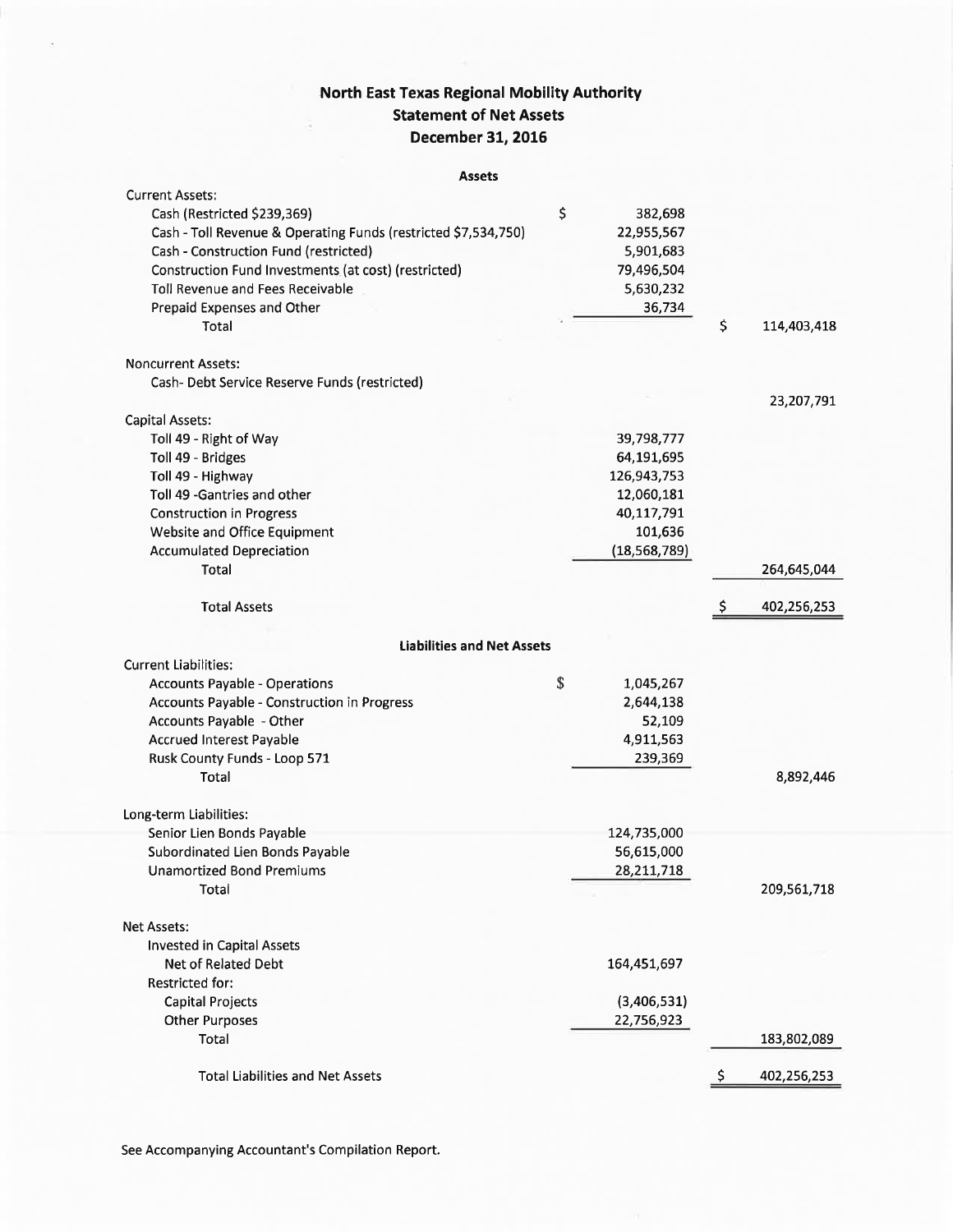### North East Texas Regional Mobility Authority Statement of Revenues, Expenses and Changes in Net Assets For the Three Months Ended December 31, 2016 and 2015

|                                         | 2016              | 2015              |  |
|-----------------------------------------|-------------------|-------------------|--|
| Revenue:                                |                   |                   |  |
| Toll revenue - electronic               | \$<br>2,332,147   | \$<br>2,032,518   |  |
| Toll revenue - video                    | 794,988           | 766,774           |  |
| Video violation fees                    | 236,027           | 313,422           |  |
| Grants and related revenue              |                   | 34,866            |  |
| <b>Total Revenue</b>                    | 3,363,162         | 3,147,580         |  |
|                                         |                   |                   |  |
| <b>General Expenses:</b>                |                   |                   |  |
| <b>Accounting fees</b>                  | 13,755            | 11,155            |  |
| <b>Auditing fees</b>                    | 13,339            | 25,400            |  |
| Legal fees                              | 92,843            | 91,495            |  |
| <b>Employee salaries and benefits</b>   | 111,067           | 41,398            |  |
| Board and staff travel                  | 1,748             | 892               |  |
| Office and related expenses             | 6,592             | 5,572             |  |
| Rent                                    | 350               | 1,050             |  |
| Surety bonds, dues and trustee fees     | 938               | 10,347            |  |
| IT support                              | 11,202            | 11,598            |  |
| Website maintenance                     | 3,999             | 4,500             |  |
| Other general expenses                  | 16,933            |                   |  |
| <b>Grant related expenses</b>           |                   | 34,866            |  |
| <b>Total General Expenses</b>           | 272,766           | 238,273           |  |
|                                         |                   |                   |  |
| <b>Toll 49 Operating Expenses:</b>      |                   |                   |  |
| Project director                        | 43,870            | 58,078            |  |
| General engineering consultants         | 124,679           | 113,694           |  |
| Toll processing costs                   | 219,930           | 239,940           |  |
| Toll maintenance support                | 92,651            | 76,885            |  |
| Toll operating system support           | 60,188            | 176,389           |  |
| Roadway maintenance                     | 166,539           | 179,425           |  |
| Insurance expense                       | 7,707             | 6,981             |  |
| Depreciation expense                    | 1,627,909         | 1,638,081         |  |
| <b>Total Toll 49 Operating Expenses</b> | 2,343,473         | 2,489,473         |  |
|                                         |                   |                   |  |
| Operating Income (Loss)                 | 746,923           | 419,834           |  |
| Other Income and (Expense):             |                   |                   |  |
| Interest income                         | 21,281            | 191               |  |
| income on Investments (net of fees)     | 63,950            |                   |  |
| Interest expense                        | (1,922,582)       | (479, 181)        |  |
| Net Other Income (Expense)              | (1,837,351)       | (478,990)         |  |
|                                         |                   |                   |  |
| <b>Change in Net Assets</b>             | (1,090,428)       | (59, 156)         |  |
| Net Assets - Beginning of Period        | 184,892,517       | 187,868,224       |  |
| Net Assets - End of Period              | \$<br>183,802,089 | \$<br>187,809,068 |  |
|                                         |                   |                   |  |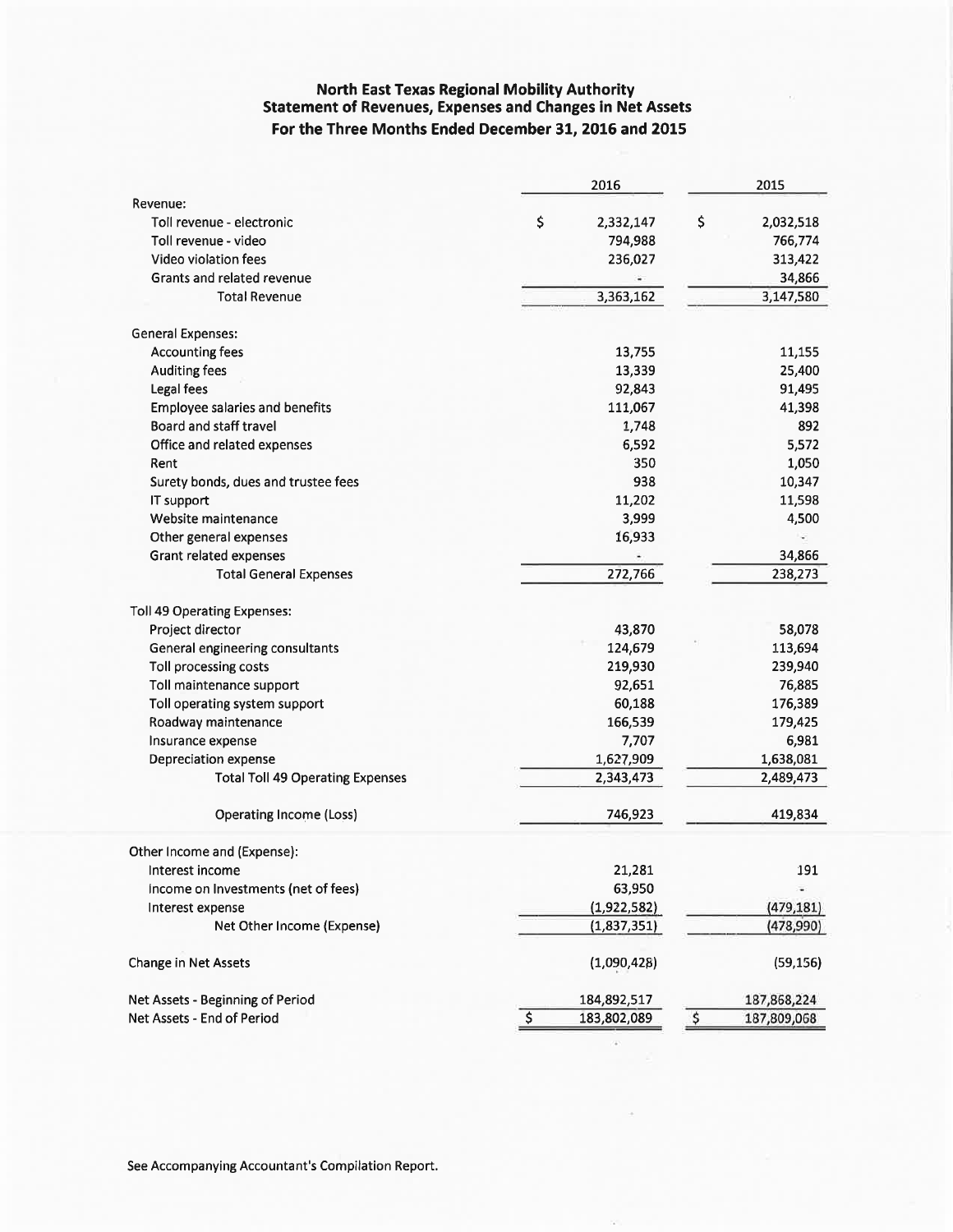# North East Texas Regional Mobility Authority Statement of Cash Flows For the Three Months Ended December 31, 2016

| <b>Cash Flows From Operating Activities:</b>             |                         |
|----------------------------------------------------------|-------------------------|
| <b>Received from toll customers</b>                      | \$<br>3,364,338         |
| Paid to contractors and consultants                      | (1, 187, 238)           |
| Paid for salaries and payroll taxes                      | (110, 797)              |
| Paid for other expenses                                  | (67, 797)               |
| <b>Net Cash Flows From Operating Activities</b>          | 1,998,506               |
| <b>Cash Flows From Capital and Financing Activities:</b> |                         |
| Segment 4 and 3B expenditures                            | (19, 440, 325)          |
| Purchases of office equipment                            | (53, 415)               |
| Net Cashed Used by Capital and Financing Activities      | (19, 493, 740)          |
| <b>Cash Flows from Investing Activities:</b>             |                         |
| Interest earned                                          | 21,281                  |
| Income from investments (net of fees)                    | 63,950                  |
| <b>Purchases of investment securities</b>                | (84, 149, 326)          |
| Sales or maturities of investment securities             | 4,652,822               |
| Net Cash Used by Investing Activities                    | (79, 411, 273)          |
| Net Decrease in Cash and Cash Equivalents                | (96, 906, 507)          |
| Cash and Cash Equivalents - Beginning of Period          | 149,354,246             |
| Cash and Cash Equivalents - End of Period                | 52,447,739<br>\$        |
| <b>Reconciliation of Operating Income</b>                |                         |
| To Net Cash Provided by Operating Activities:            |                         |
| <b>Operating Income</b>                                  | $\mathsf{S}$<br>746,923 |
| Adjustments to reconcile operating income                |                         |
| to net cash provided by operations:                      |                         |
| <b>Depreciation expense</b>                              | 1,627,909               |
| Change in assets and liabilities:                        |                         |
| Increase in accounts receivable, net                     | (6, 331)                |
| Increase in prepaid expenses and other                   | (33, 529)               |
| Decrease in accounts payable, net                        | (336, 466)              |
| Net Cash Provided by Operating Activities                | ड़<br>1,998,506         |

See Accompanying Accountant's Compilation Report.

W.

ΩŚ,

 $\tilde{\mathbf{a}}_i$